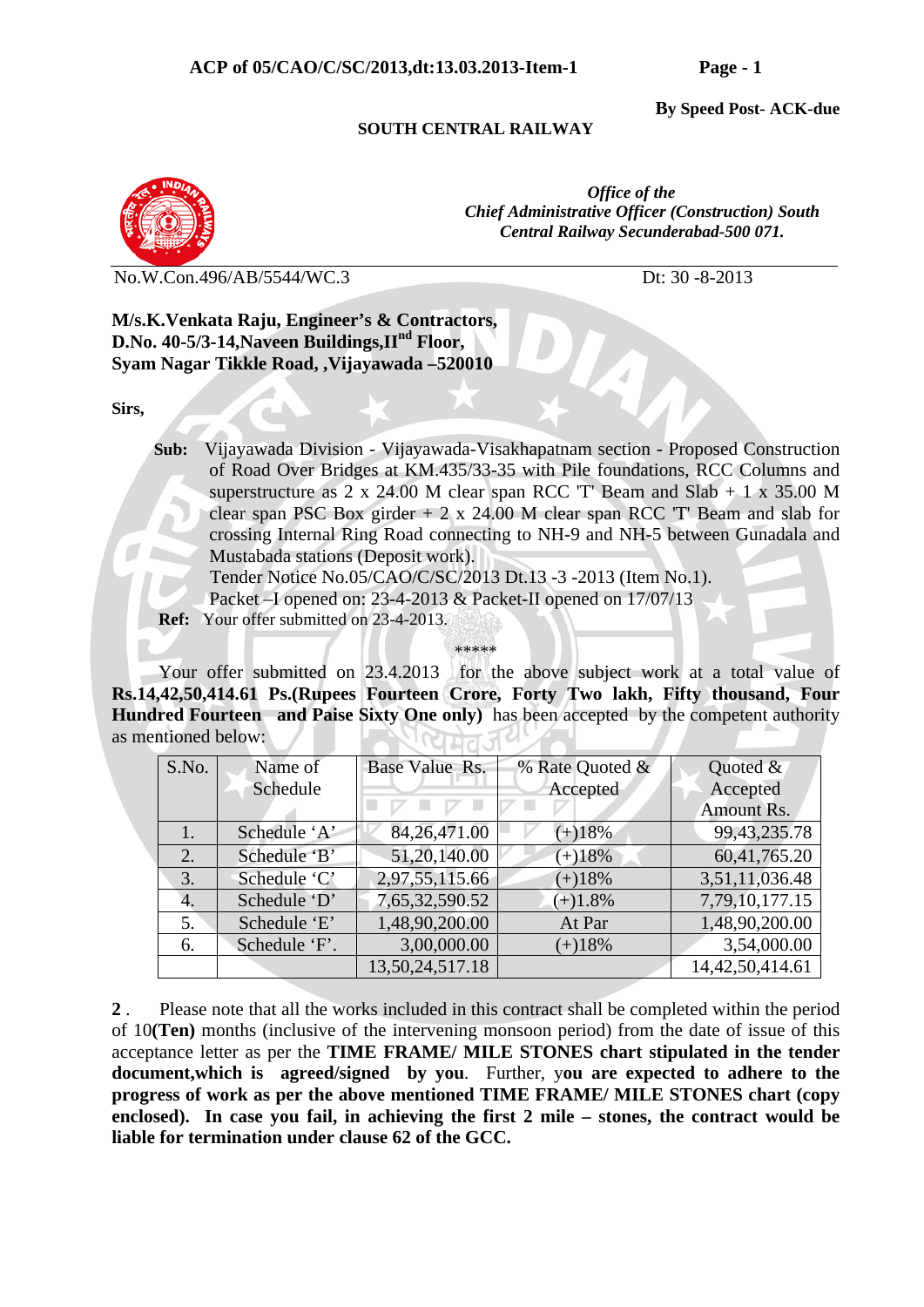3. Please also note that an amount of **Rs.72,12,530/-** (i.e., 5 % of contract value) is payable towards **Performance Guarantee** for the due and faithful fulfillment of the work. The said Performance Guarantee (PG) shall be furnished within 30 (thirty) days from the date of issue of this Letter of Acceptance (LOA). The authority who has signed the contract agreement (LOA) may grant extension of time for submission of P.G beyond 30 (thirty) days and upto 60 (sixty) days from the date of issue of LOA if so required. . However, a penal interest of 15% p.a. shall be charged for the delay beyond 30 (thirty) days, ie., from  $31<sup>st</sup>$  day after the date of issue of LOA. In case, you fail to submit the requisite P.G even after 60 (sixty) days from the date of issue of LOA, the contract shall be terminated duly forfeiting EMD and other dues, if any payable against the contract and you shall be debarred from participating in re-tendering for the work. The above said Performance Guarantee shall be furnished either in cash **or** Irrevocable Bank Guarantee **or** Government Securities including State Loan Bonds at 5 percent below the market value **or** Deposit receipts, pay orders, demand drafts and Guarantee Bonds.(these forms of Performance Guarantee could be either of the State Bank of India or any of the Nationalized Banks)**or** Guarantee Bonds executed or Deposits receipts tendered by all Scheduled Banks **or a** Deposit in the Post Office Savings Bank **or** a deposit in the National Savings Certificates **or** Twelve years National Defence Certificates. **or** Ten years Defence Deposits **or** National Defence Bonds **or** Unit Trust Certificates at 5% below market value or at the face value whichever is less **or** Fixed Deposit Receipt drawn in favour FA & CAO/C/SCRly/Sec'bad. This guarantee shall be initially valid upto the stipulated date of completion plus 60 days beyond that. In case, the time for completion of work gets extended, the contractor shall get the validity of Performance Guarantee extended to cover such extended time for completion of work plus 60 days**.**

The Performance Guarantee shall be released only after physical completion of work based on the 'Completion Certificate" issued by the competent authority stating that the work has been completed by you in all respects satisfactorily.

4.If you are interested to furnish the Performance Guarantee as called for in para No.3 above in cash the same shall be lodged with the chief cashier/SCRly/sec;bad and money receipt issued by him on this account should be forwarded to this office,so that arrangements will be made for  $\nabla \vdash$  $\nabla$ execution of necessary agreement. 

**5.** In addition to the above**, an amount of Rs. 72,12,530/- is also payable towards full Security Deposit for the due and faithful fulfillment of the work.** The EMD of **Rs.8,25,130/**  furnished along with your offer in the form of **FDR A/c No. 32953446624 dt.22.4.13 issued by State Bank of India, Patamata SME Branch, Vijayawada** is adjusted towards part Security Deposit and the balance Security Deposit amount of **Rs. 63,87,400/- will be recovered from your running bills at the rate of 10 % till the balance S.D amount is fully recovered.** The security deposit shall be released only after the expiry of the maintenance period and after passing the final bill based on a**n 'Unconditional and Unequivocal No Claim Certificate'**  submitted by you.

6 Please note that no interest will be payable on the Security Deposit/Performance Guarantee. But the Govt. Securities detailed above will be payable with interest accrued thereon, if they carry any interest.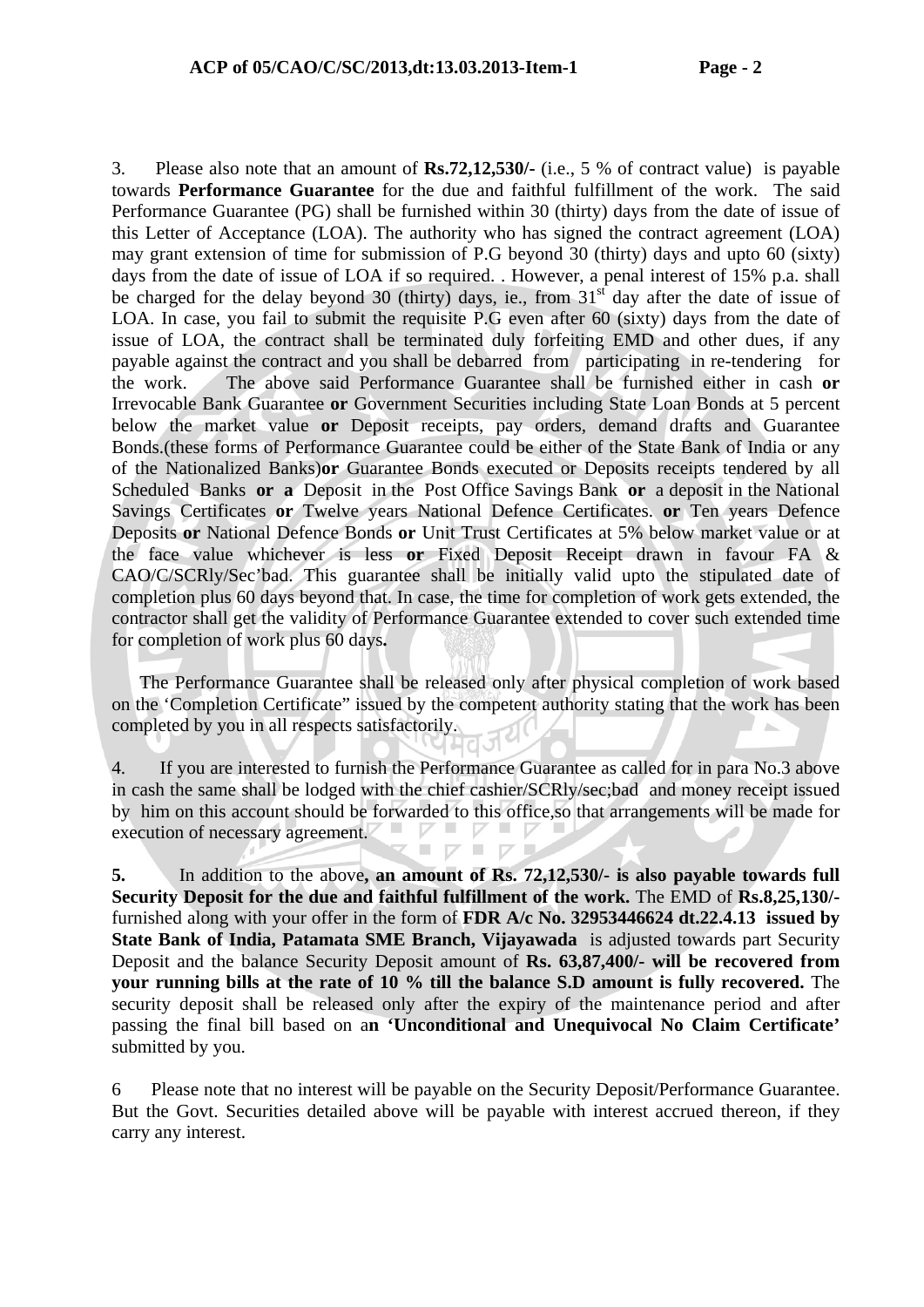**7.** It may please be noted that until a formal agreement is executed, this acceptance letter shall constitute a binding contract between you and the Railway subject to modification as may be mutually agreed to. The agreement for this work should be executed within 7(Seven) days from the date of receipt of notice from this office that such documents are ready, failing which action will be taken in terms of Clause12 of the regulations of tenders and Contracts without prejudice to any further right or remedies.

8. **Since, the rates quoted by the L1 tenderer for items under Schedule A, C, E & F are higher than the rates quoted by the L2 tenderer, there is a possibility of vitiation in case of increase/savings in operation of quantities during execution. Field Executive i.e Dy.CE/C/BZA has to monitor and ensure that the quantities executed under all the Schedules should not lead to vitiation.**

Encl: One

 **Please acknowledge the receipt.** 

Yours faithfully,

 **Sd/- (G.Brahmananda Reddy) Chief Engineer/C/IV/SC for & behalf of President of India.** 

Copy to:

1. **FA & CAO/C/SC** for inf.along copy of TCP dated 25.7.2013 and He may please return the EMD's of the unsuccessful tenderers to this office to enable to return the EMDs to the concerned contractors.

DA.As above.

- 2. **DY.CE/C/BZA** for inf. & nec.action. along with copy of TCP dated 25.7.2013. **D.A.As above.**
- 3. Labour Enforcement Officer/Central Excise colony, Sivam Road/Hyderabad-for information.
- 4. Chief Cashier/SCR/Sec-bad for information. He is requested to advise the remittance particulars of the above Performance Guarantee amount of the contract.
- 5. SSE/Computers for inf. and to upload the same onto internet.
- 6. File No.W.CON.148/AB/ /W.C.3.

## **for Chief Admin. Officer/Con/SC**